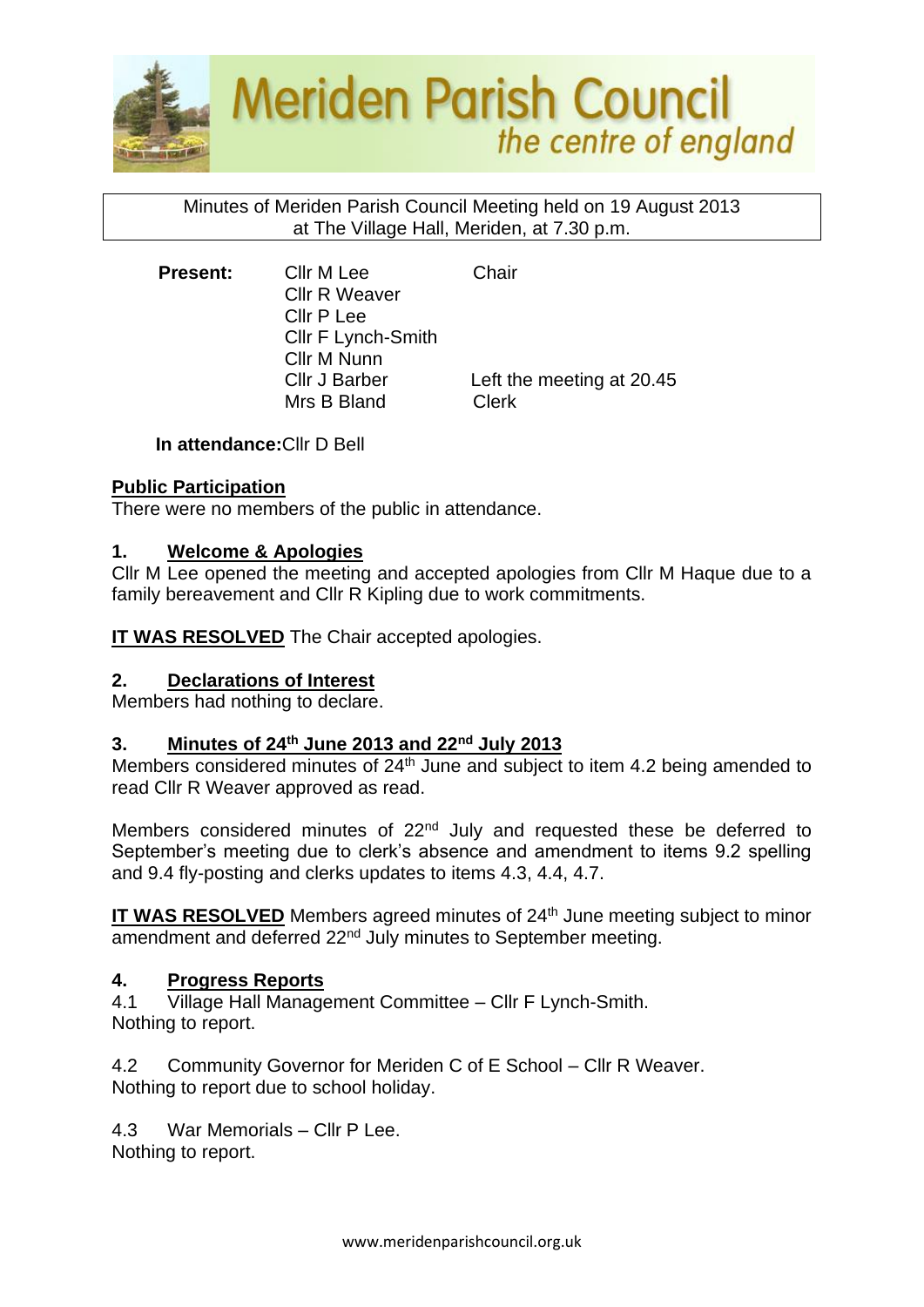

#### 4.4 Pool

The Clerk stated that in partnership with the Neighbourhood Co-ordinator, SMBC Parks Rangers, community volunteering by a team from National Grid, Parish Council and resident volunteers the first phase of "the pool tidy" is scheduled for September. Tree officers have also been notified and it is agreed for dead branch removal and cutting back of tree/shrub line between pool and 150 bungalow.

**IT WAS RESOLVED** The Clerk will notify Members of date and advertise for resident volunteers to help.

4.5 Allotment Representative – Cllr M Lee. Nothing to report.

4.6 Footpaths/Forum – Cllr Lynch-Smith.

Cllr Lynch-Smith informed Members that she is liaising with Mr Kearney, SMBC footpaths officer regarding OS mapping and updates.

4.7 Quarries Liaison Group – Cllr Weaver & Clerk.

Cllr Weaver stated there was an increase in quarry traffic accessing the village. The Clerk was liaising with quarry operators specifically NRS Wastecare who is the main source of traffic importing materials for restoration works. It is anticipated that some of the quarry traffic will be captured on the Fillongley Road traffic survey in September. A further request will be made to SMBC Highways Department to monitor the volume of quarry traffic through Meriden village. Cllr P Lee requested SMBC look at what North Warwickshire have done with their quarry restrictions for access to SITA's Packington Landfill.

**IT WAS RESOLVED** This item would be discussed at next Quarry Liaison Group meeting in September and the Clerk would continue liaison with quarry operators.

4.8 Solihull Area Committee – Cllr Weaver & Cllr M Lee. Nothing to report.

4.9 Tree Wardens – Cllr R Kipling.

Nothing to report.

4.10 Community Surgeries – Clerk.

The Clerk informed Members that current issues are Leys Lane development and the removal of trees/hedges and new crossing; speeding motorists, parking and increase in quarry traffic through the village; litter in and around The Green; lack of street cleaning to walkway from shops to Arden Close and the crumbling wall and vegetation on the same walkway.

The Clerk stated that all items above are in process with SMBC officers and Neighbourhood Co-ordinator and outcomes reported at next meeting.

**IT WAS RESOLVED** The Clerk monitors issues and liaises with relevant SMBC officers for conclusion.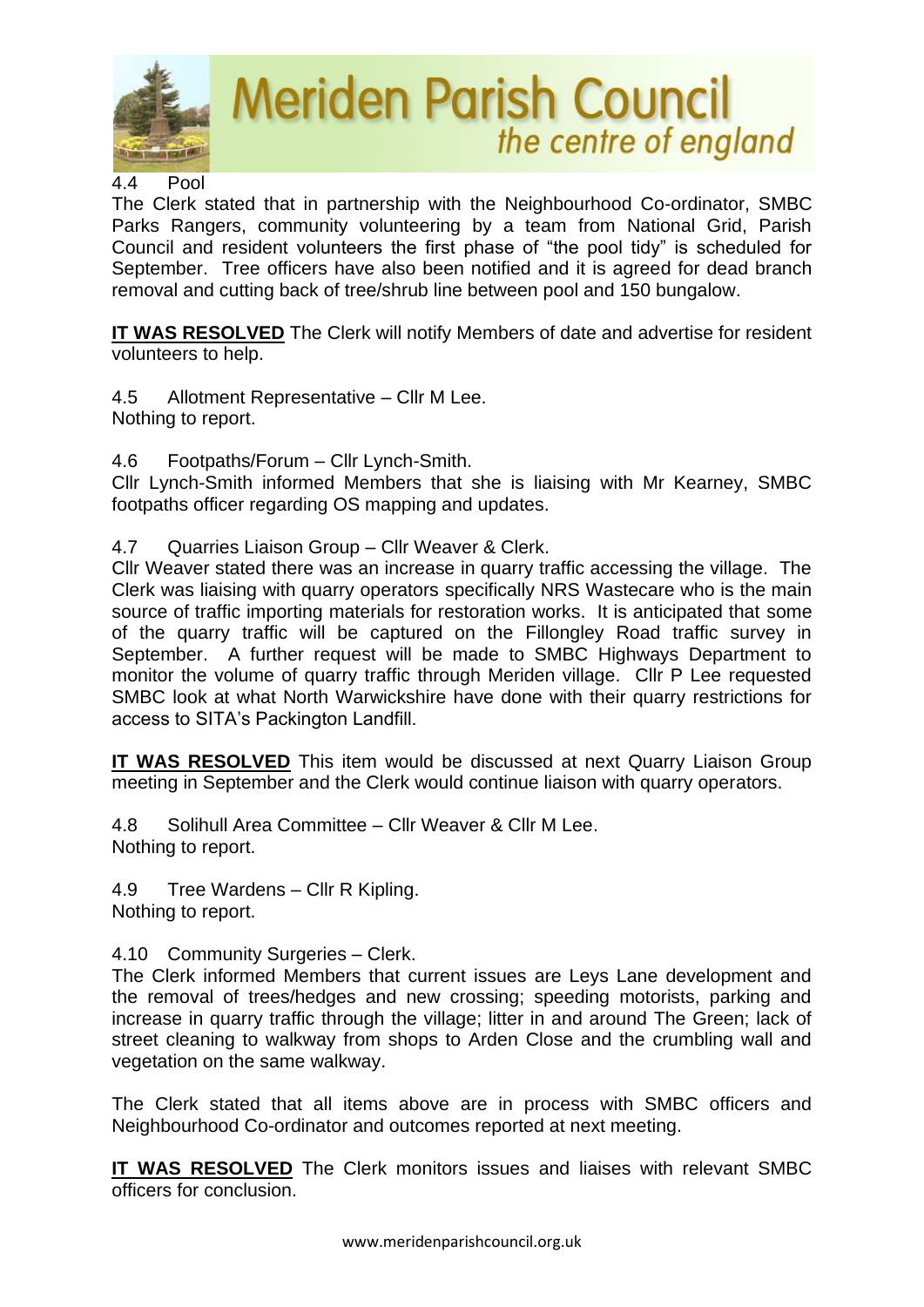

# 4.11 Community Speed Watch - Cllr R Weaver.

Cllr Weaver stated she had been in contact with WM Police regarding further training and is waiting for dates. Cllr Lynch-Smith discussed the photographic evidence she has been gathering regarding speeding motorists exceeding the 30 mph speed restrictions. Cllr Weaver requested the Clerk to contact the Balsall Common police team to confirm photographic evidence can be sent to them recording offending motorists and that Councillors were in order using cameras to record registration plates.

**IT WAS RESOLVED** The Clerk to contact Sgt Hurst and his team to clarify Parish Council position and raise awareness to speeding motorists.

# 4.12 HS2 – Cllr Lynch-Smith.

Cllr Lynch Smith suggested hopefully this is not going to happen! However she further followed that residents she has spoken with have no idea of the impact and remain uninformed. Cllr Bell stated that he believed SMBC to not be aware of impact to residents and greenbelt affected together with no opinion of resident's views, concerns or loss of homes. Everyone remains committed to limiting impact and securing maximum mitigation for all affected.

# **5. Oil Painting** – Members to consider where this painting may reside – Cllr

Kipling.

This item is deferred to next meeting.

# **6. District and County Councillors' Reports** for information.

Cllr Bell advised Members that planning permission had been granted for the renovation of the Community Centre to provide two bungalows. He further advised there had been opposition to Meriden Hall's application and this will be considered at Planning Committee on 28<sup>th</sup> August. Cllr Bell stated he was committed to HS2 working committee and if it is going to happen then what is being asked for better compensation is delivered together with tunnel improvements and the well used greenway.

#### **7. Correspondence & Communication** for information only

The Clerk apologised to Members that a summary was not available.

# **8. Clerk's Report on Urgent Decisions since last meeting** (Clerks Actions)

The Clerk apologised to Members that Clerk's Actions was not available.

# **9. Meriden Village Matters**

9.1 Alspath Community Centre Update – Cllr M Lee.

Cllr M Lee stated Cllr Bell had already updated with outcome of planning committee.

# 9.2 Library Update – Cllr M Lee.

Nothing to report.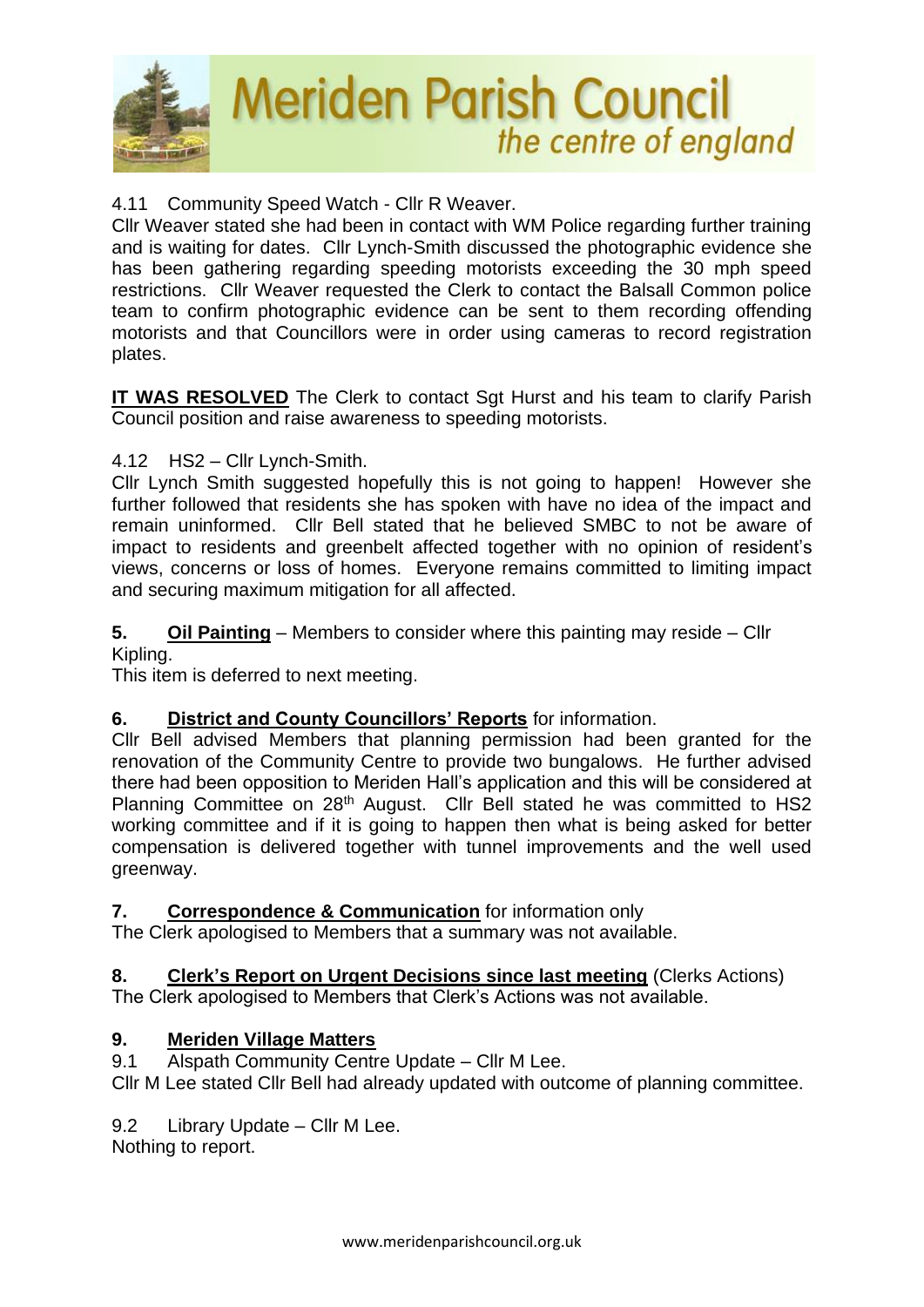

9.3 Planting of Tree(s) & Naming of Hampton Grange Island for Coronation – Cllr Lynch-Smith & Cllr P Lee.

The Clerk informed Members that this had been approved by Darren Parkin, SMBC Tree Officer with the recommendation of either common Yew or Fastigate Yew (Irish) Yew being planted which can be easily pruned and shaped in the future.

Bruce Brant has measured depth of planting for root growth and damage to highway and confirms there is no impact to tree planting on this island. However it should be noted that the tree purchase and all on-going maintenance will be provided by Meriden Parish Council.

**IT WAS RESOLVED** Members agreed to the planting of a Yew Tree to Coronation Island. The Clerk will liaise with relevant SMBC officers to source and plan for Autumn planting.

9.4 Bins, footpaths, Main Road, Hampton Lane, Service Road

The Clerk informed Members that she had referred all issues regarding the above to Bruce Brant to action with relevant Officers. An email received on 13<sup>th</sup> August requests Wendy Henry to set up a meeting with the Clerk and/or Councillors. The request also requested a review of street cleaning schedule, bin emptying, footpath cleaning and replacement Post Office litter bin from lamppost to free standing. The clerk awaits a reply.

**IT WAS RESOLVED** The Clerk will continue to liaise with Neighbourhood Coordinator to resolve issues and review current practice.

# 9.5 Village Commemoration for WW1 – Cllr Lynch-Smith.

Members discussed all Community Groups coming together to organise a Village Commemoration Event. The Clerk is requested to write to all local groups inviting them to bring to the table and share ideas for an August 2014 event. A plan needs to be formed by Christmas 2013 so there is timely preparation.

**IT WAS RESOLVED** Members request the Clerk to write to all Community Groups and local businesses.

Cllr P Lee suggested a Commemorative legacy and outlined twinning with a Belgian Village surrounding WW1 battlefields. Members approved of this link and requested Cllr Lee to investigate further what Meriden Parish Council are required to do and identify a suitable Belgian twin so this may be fully explored and taken forward.

**IT WAS RESOLVED** Cllr P Lee will explore options for Meriden to twin with a Belgian village and report back at next meeting.

# 9.6 Fillongley Road

The Clerk provided an update of forthcoming traffic survey and consideration of footpath/dropped curbs as per plan circulated to Members providing an ease of access for non ambulant residents to access village shops safely. Members discussed and considered the plan which would mean the loss of the corner of Green in a Conservation Area, in front of the Spar Shop to accommodate dropped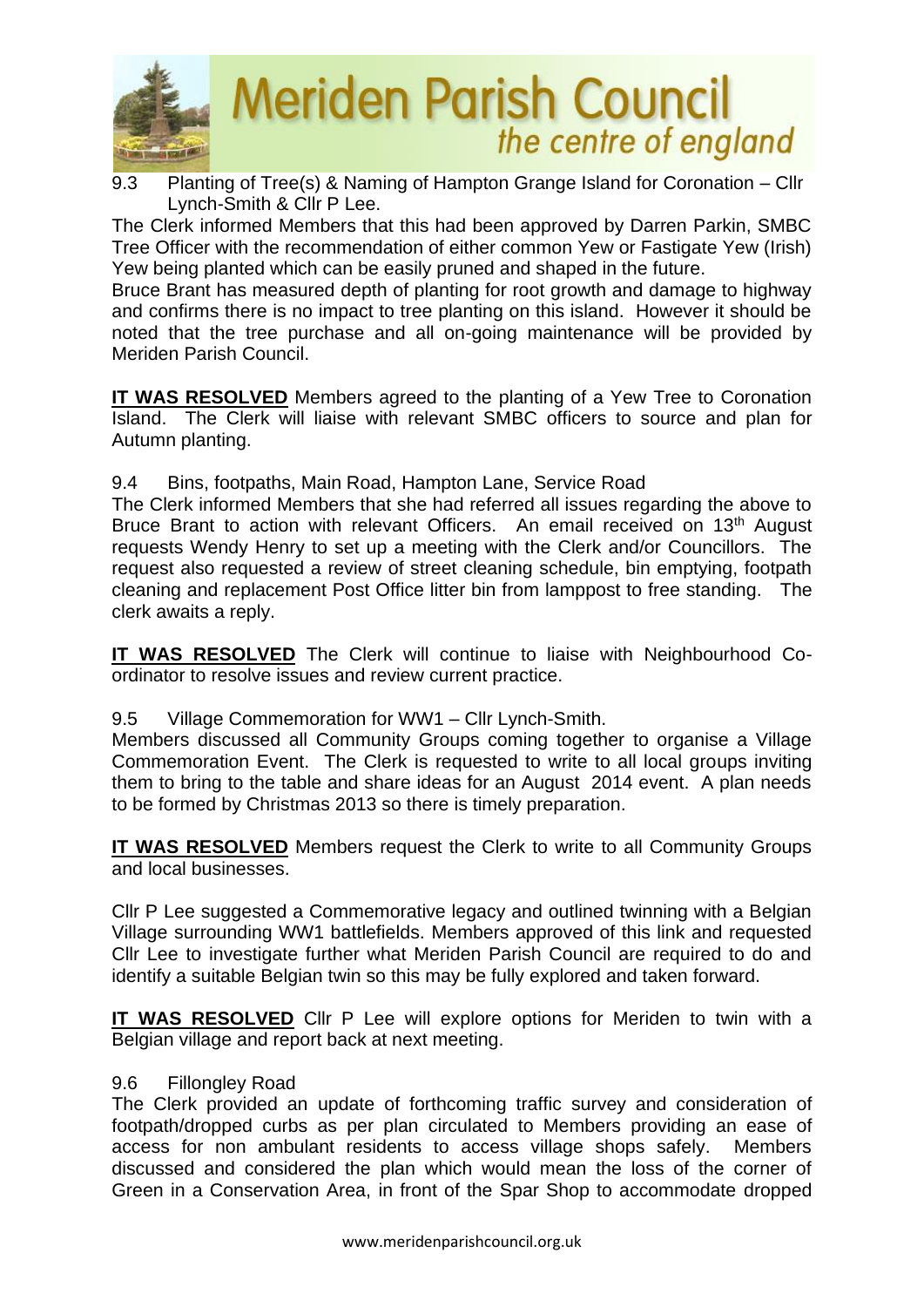

curbs. Cllr Nunn informed Members that any visually impaired resident with or without quide dog assistance would be at risk negotiating this crossing point and therefore this should not be pursued. Members remained reticent about the loss of Green and whilst the safety and well-being of residents is paramount, they did not wish to approve SMBC Highways proposal wishing to wait for the results of the traffic survey.

**IT WAS RESOLVED** Members did not want to reduce the Conservation Area and therefore Members declined the proposal and plans for a new footpath and dropped curbs outside Spa Shop and await the outcome of September's traffic survey to support a pedestrian crossing on Fillongley Road.

#### **10. Leys Lane**

10.1 Allotment Holders Tenancy

Cllr M Lee stated that the Clerk has now received from Wright Hassall the signed licence agreement between Parish Council and Taylor Wimpey Homes. A review of existing agreements including use of and live stock/poultry conditions, will be undertaken and new tenancy agreements written by the Clerk for allotment holders including commencement of rents from 1<sup>st</sup> October 2013.

**IT WAS RESOLVED** The Clerk will review allotment agreements with Cllrs M Lee and Weaver. The Finance Committee will review rent arrangements.

#### 10.2 STWA Water Supply Transfer to Taylor Wimpey Homes

The Clerk advised that a request had been received from Andrew Taylor, Taylor Wimpey for the transfer of STWA to be facilitated by Meriden Parish Council to eliminate the current invoicing arrangement for reimbursement. This will be for the duration of the development of new homes and the transfer of allotments back to the Parish Council.

**IT WAS RESOLVED** Members unanimously agreed for the Clerk to facilitate this transfer until site completion and transfer of allotments to the Parish Council.

#### 10.3 Taylor Wimpey Development Road Naming

Members had previously made recommendations and keen to commemorate WW1. The Clerk had circulated suggestions for Members consideration as follows:-

With regards to the WW1 link:

**Bettmann Drive** (a reference to Siegfried Bettmann - founder of the Triumph and Gloria Company)

**Gloria Close** (a reference to the Triumph and Gloria Company and the 66 employees of the company that fell in the Great War)

**Triumph Avenue** (a reference to the Triumph and Gloria Company and the 66 employees of the company that fell in the Great War)

With regards to the Lady Godiva link: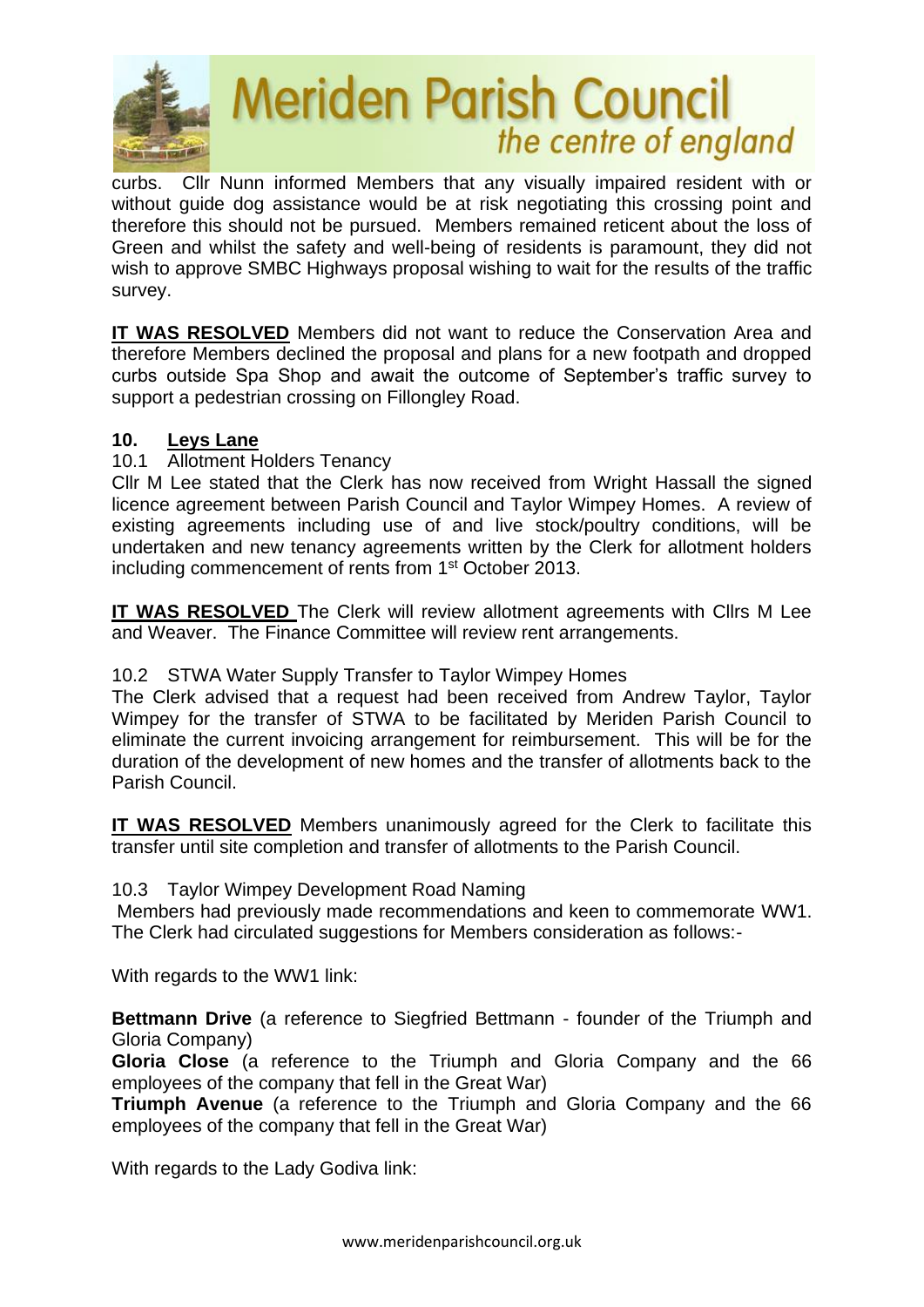

**Godiva Drive** – as put forward by your Parish Council Member, with regards to Lady Godiva's connection to Meriden Village

**St Laurence Avenue (or St Lawrence Avenue)** – after the church reputedly founded by Lady Godiva

**Mercia Close** – with regards to Lady Godiva being the wife of Leofric (Earl of Mercia)

Members discussed and considered the above suggestions and agreed on the following new street names to be adopted for Taylor Wimpey Homes development:-

Centenary Drive, Mons Avenue and St Laurence Close.

**IT WAS RESOLVED** Members agreed the new street names Centenary Drive, Mons Avenue and St Laurence Close. The Clerk will notify in writing Rob Gamwell, Highway Services.

#### **11. Meriden Sports Park**

11.1 Meriden Sports Park Management Company

Cllr R Weaver informed Members that there had been some delay due to the completion of Companies House Registration and Wright Hassall Solicitor's original set of Company. This issue has been referred to Solihull legal affairs, Andrew Kinsey, for advice in moving forward.

**IT WAS RESOLVED** Members approved Cllr Weaver and the Clerk to continue the registration process to its conclusion.

11.2 Patrol Alarm proposal for CCTV Maintenance and Annual Service Contract The Clerk requested Members consideration and approval for Patrol Alarms to undertake service and maintenance.

**IT WAS RESOLVED** Members approved Patrol Alarms to undertake Maintenance and Service Contracts.

#### 11.3 Patrol Alarms

Cllr P Lee advised Members that a site visit and meeting had taken place with Patrol Alarms to discuss modifications to existing system for improved use and camera imagery, but requested this item be deferred to next meeting when he will be in receipt of proposal.

**IT WAS RESOLVED** This item be deferred to next meeting.

# 11.4 Contract/Tender from 1<sup>st</sup> August 2013

The Clerk informed Members that two existing contractors had been invited to tender for maintenance of sports park grounds and play area restorative work in accordance with recommendations made in the Play Inspection Company report. Without evaluating tenders received Members considered the process and agreed to defer contract award to the formal Parish Council procurement process commencing in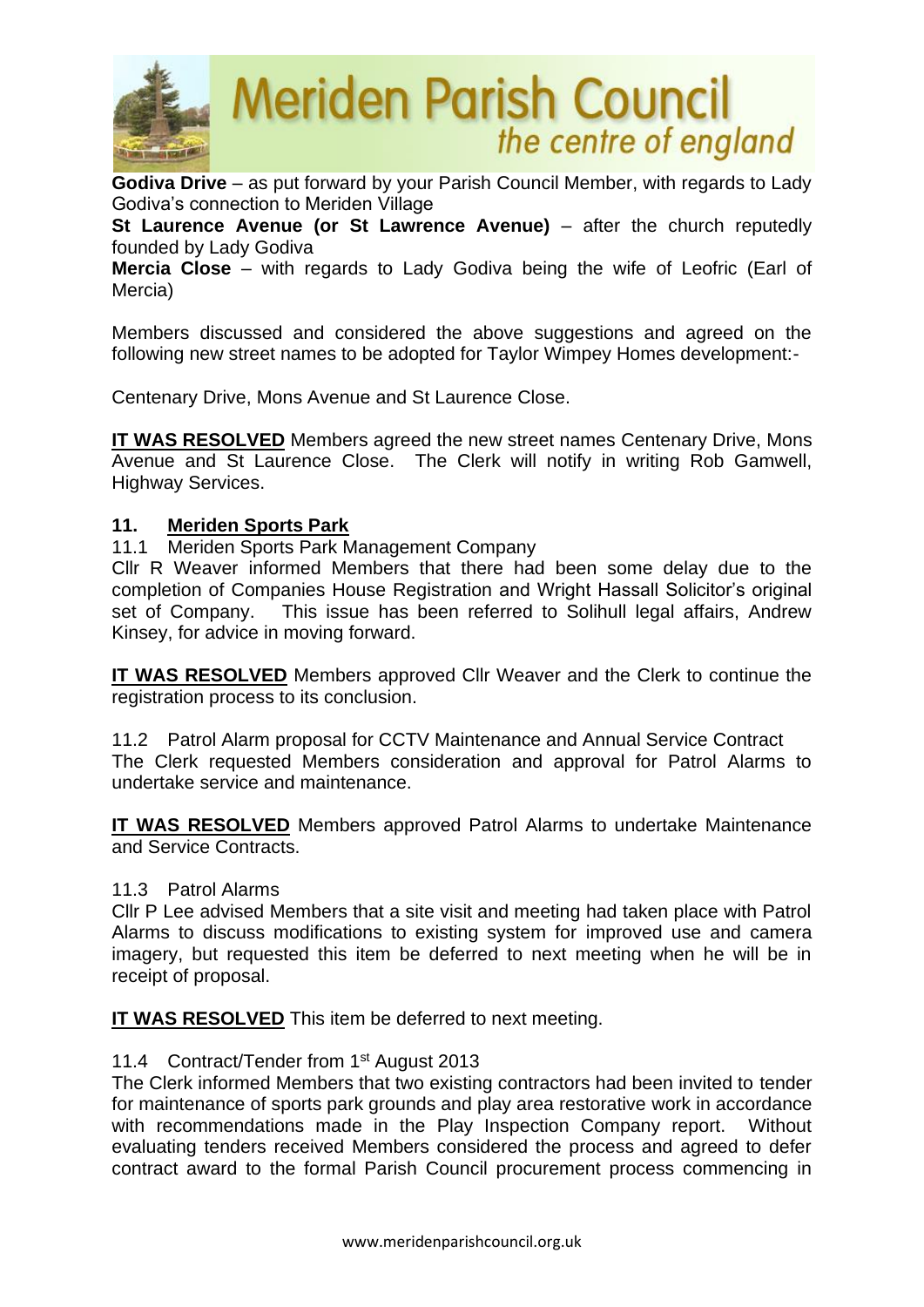

November 2013. Therefore Members agreed that existing contracts be extended as an interim arrangement to 31 March 2014 with a three month review process.

**IT WAS RESOLVED** The Clerk to notify Contractors in writing that existing contracts are extended to 31 March 2014 as an interim arrangement with a three month review. The Finance Committee to work with Cllr Barber and John Shaw to outline tender specification for procurement process and advertisement in Meriden Magazine for October 2013.

#### 11.5 Rateable Value Assessment of Sports Park

The Clerk advised Members that a valuation had now taken place and presented members with paperwork and invoice received from Solihull Income & Awards for payment of rates backdated to August 2011.

The Clerk informed Members that she had challenged the amount owed on the basis that Sports Park liability only transferred to Meriden Park Council in May 2013 and was awaiting a reply from Jenny Yeung and David Waterson. Cllr P Lee suggested that rates liability should transfer to Meriden Parish Council at point of defects liability completion at 22nd July 2013. Members agreed for the Clerk to continue negotiation with Solihull officers to effect satisfactory outcome.

**IT WAS RESOLVED** The Clerk will request rateable liability from 22<sup>nd</sup> July 2013 in accordance with transfer of defects liability.

# **12. Parish Council Newsletter** Editorial Committee

This item is deferred to next meeting.

# **12. Planning Matters**

# 12.1 Neighbourhood Planning Applications

Members acknowledged receipt of the following planning applications for their consideration circulated by the Clerk between meetings. The Clerk is working with the new electronic planning system and circulating to Members for their comments. The Clerk then records Meriden Parish Council comments onto the planning database.

Applications awaiting outcome are 2013/1209, 2013/1072, 2013/1263, 2013/929, 2013/5 and 2013/1322.

The Clerk stated that 2013/1322 was a resubmission of 2013/204 with planning consent granted in April 2013. There was no evidence statement of need to amend original plans to alter a pitched roof to flat roof and increased footprint.

**IT WAS RESOLVED** Members approved Clerk's actions and requested a statement from applicant evidencing amendment to original plans.

#### 12.2 Jephson Housing Association

Cllr Weaver reported that she had been in communication with Jo Welch, Jephson Housing and, Rachel Batts and Mark Colyer from Solihull MBC, with a meeting confirmed for 11th September with Cllr Weaver and the Clerk. Cllr Weaver reiterated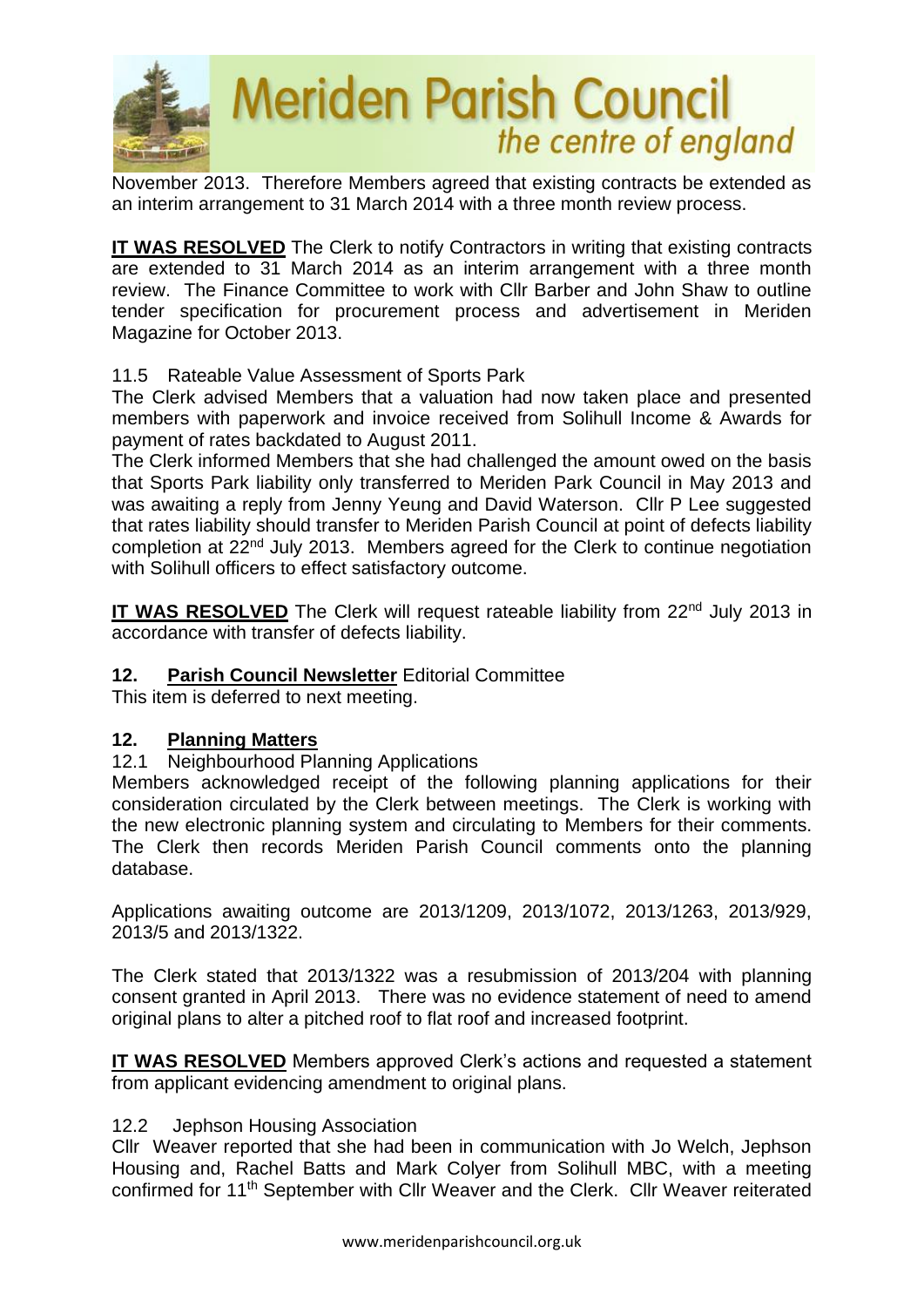

that any proposal will need to meet the approval of the Parish Council and be identified within the Visual Design Statement and Parish Plan.

**IT WAS RESOLVED** Cllr Weaver would lead on this and report back a next meeting with outline proposal.

#### 12.3 Eaves Green Lane Public Enquiry

Cllr M Lee informed Members that there remained issues with top soil for the restoration of the site. She further stated that Solihull continue to talk with the owner and his representatives to achieve a satisfactory outcome. Cllr Lee further read an email she had received from David Wigfield, Enforcement and Conservation Manager, Solihull MBC, as follows:-

"Further to your email to Anne, I can confirm that the Inquiry was completed within the scheduled timetable and a decision is expected on or before 13<sup>th</sup> December 2013. The appeal and Inquiry will not delay the pursuance of the remaining restoration issue regarding the main field and we continue to be in a dialogue with the land owner and his representatives which I hope will lead to the matter being satisfactorily resolved. I hope this is of some assistance."

Cllr Lee added that an inspection report was due to be published co-inciding with the expected Inquiry decision date of 13<sup>th</sup> December 2013.

**IT WAS RESOLVED** Cllr M Lee would continue monitoring the situation and liaising with relevant Officers

#### **13. Finance**

13.1 Receive and approve Quarter 1 reconciled accounts.

The Clerk circulated Quarter 1 accounts. Members offered their thanks together with their agreement to quarter 1 financial position. The Clerk confirmed HMRC documentation had been completed and submitted for VAT refund of £2,020.85 for last financial year 2012-13. Unfortunately the process could not be repeated for 2011-12 due to HMRC requirements for handwritten submission complete with Company VAT numbers for all suppliers we are claiming VAT from. It is anticipated this exercise will be completed by end of September after accessing archive financial records as there is £4,000 plus to be claimed.

**IT WAS RESOLVED** Members thanked the Clerk and supported her on-going financial input.

#### 13.2 August Payments.

Members considered and approved August payments.

**IT WAS RESOLVED** Members approved August payments.

13.3 Transfer of funds from Public Sector Deposit Account.

Meriden Parish Council had been funding the Sports Park expenditure for financial year 2012-13. Year End accounts reconcile the sum to be £30,011.66 and Members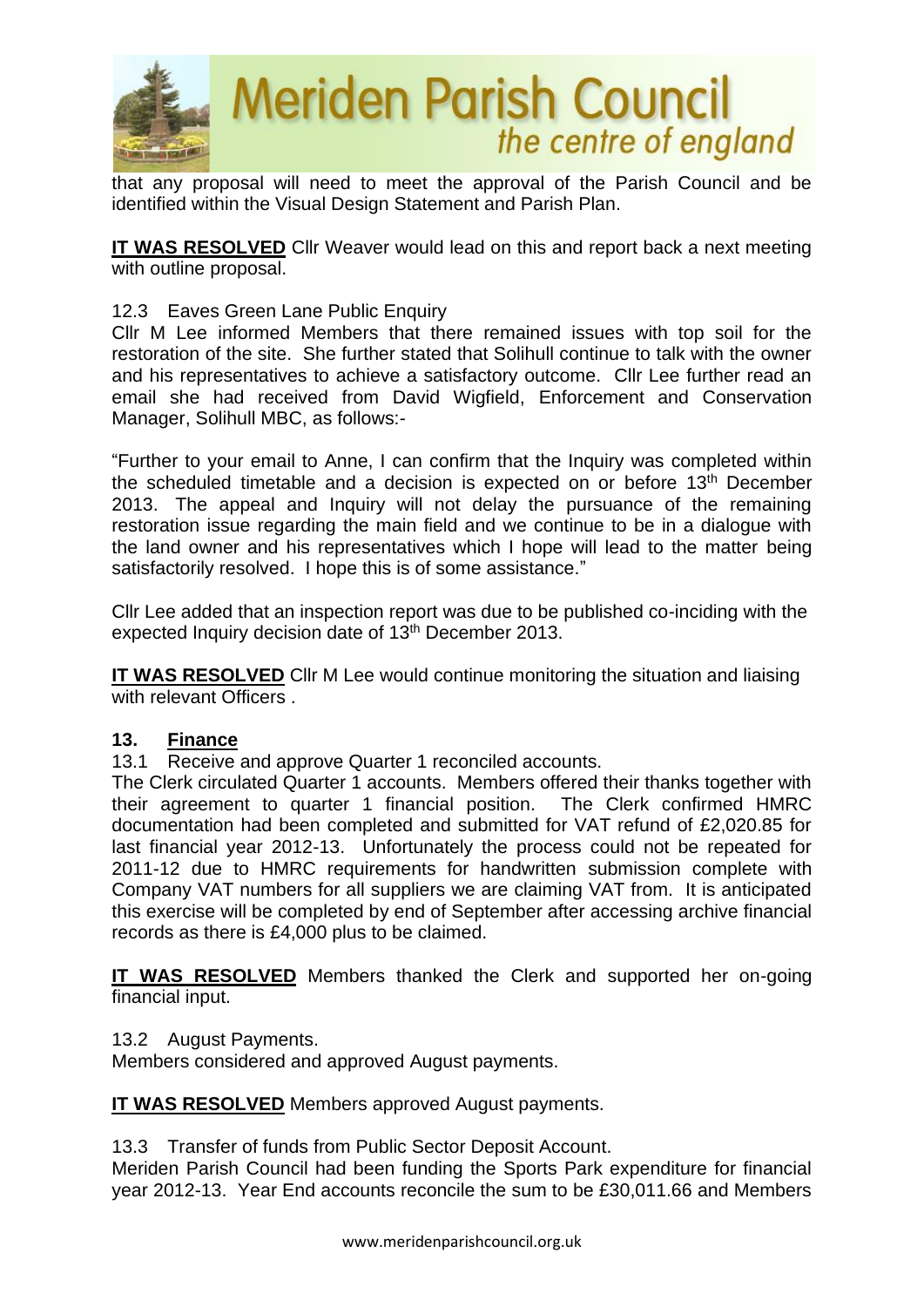

were asked to consider and approve the transfer from Public Sector Deposit Fund Account for the purpose of reinstating Parish Council reserves.

**IT WAS RESOLVED** Members agreed the transfer of £30,011.66 from Public Sector Deposit Fund Account to Barclays Meriden Parish Council Community Business Account with immediate effect. The Clerk will complete relevant paperwork for immediate transfer with CCLA Bank.

#### **14. Councillor's reports and items for future agenda**

Each Councillor is requested to use this opportunity to report minor matters of information not included elsewhere on the agenda and to raise items for future agendas. Councillors are respectively reminded that this is not an opportunity for debate or decision making.

There were no Member requests for items to be included for September's agenda.

#### **15. Date and time of next meeting**

The next Parish Council meeting will be held on Monday 23rd September 2013 at 19.30 hours in the Village Hall.

The meeting closed at 21.45

Signed …………………………………………. Cllr M Lee **Chair** 

Dated **Dated**